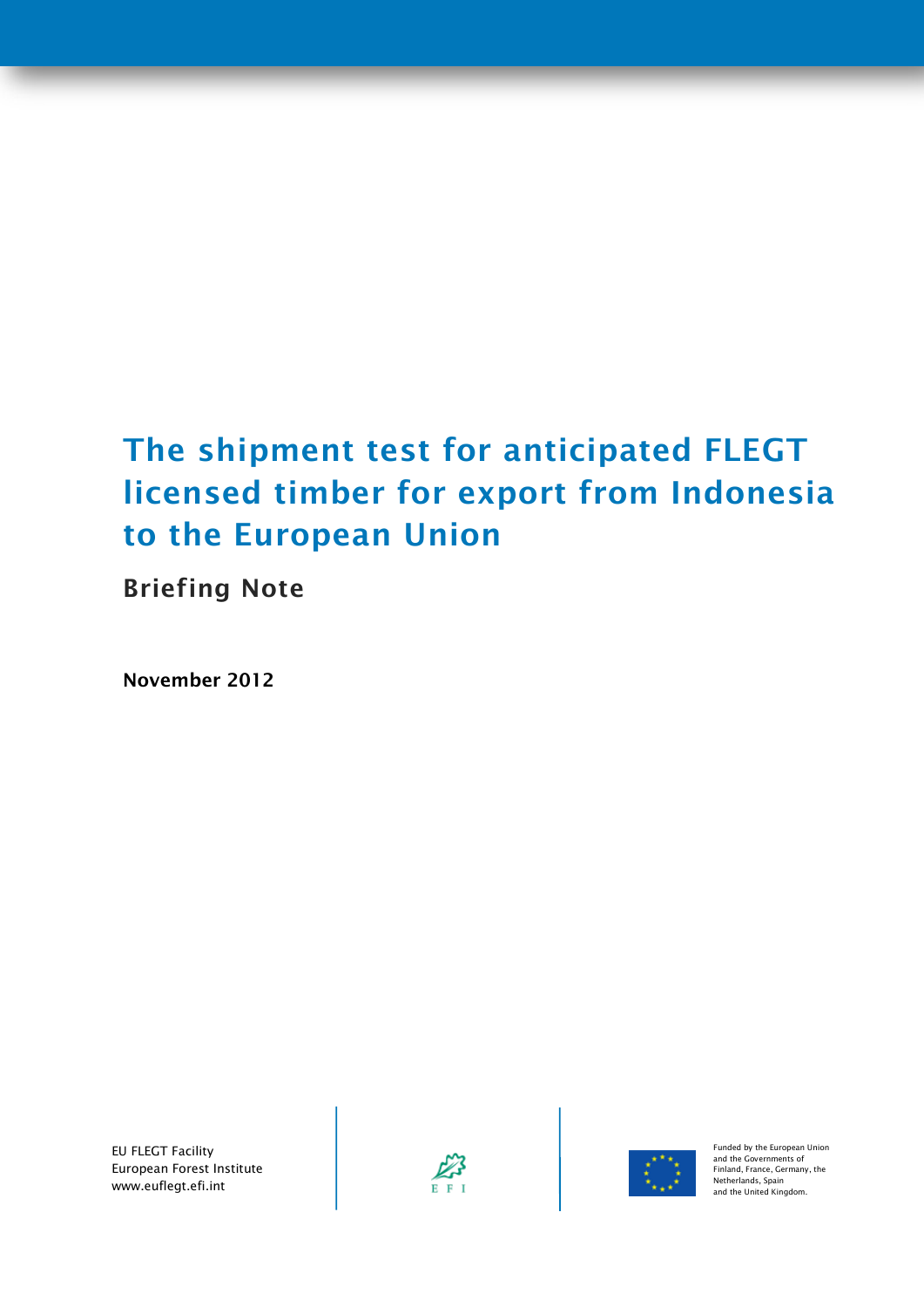#### **1. Context**

The EU and Indonesia concluded the negotiation of a Voluntary Partnership Agreement (VPA) in April 2011, as an action to combat illegal logging and related trade within the framework of the EU FLEGT Action Plan. Central to this bilateral agreement is a timber legality assurance system (TLAS, known in Indonesian by the abbreviation SVLK). The system will ensure that timber products from Indonesia are produced and exported in compliance with the relevant laws and regulations of Indonesia. The timber legality assurance system is described in the VPA and, once the VPA is operational, will be a keystone in the future issuance of FLEGT licences.

As stipulated in the VPA, a formal assessment of the TLAS will take place before the FLEGT licensing scheme becomes operational. In parallel, the legislative process for the EU– Indonesia VPA is moving forward: signature and ratification of the agreement are expected in 2013.

As part of the VPA implementation process, the EU and Indonesia prepared a shipment test to identify and document any issues hindering the processing of export and import documents or the flow of FLEGT licensed wood products from Indonesia to several countries in the EU. Since the Indonesian FLEGT licensing scheme is not yet operational, the test run relies on proxy FLEGT licences.

The procedures to be followed in the EU are described in detail in the FLEGT Regulation and FLEGT Implementing Regulation: <http://ec.europa.eu/environment/forests/flegt.htm>

## **2. Scope and objectives of the shipment test**

The shipment test includes consignments from 17 Indonesian exporters and 29 EU importers. The export consignments are due to leave Indonesia between mid-October and end of November 2012.

The export consignments are scheduled to arrive in November or early December 2012. Five countries have agreed to accept test shipments: Cyprus, Denmark, Germany, the Netherlands and the United Kingdom. The products in the consignments include plywood, joinery, mouldings, paper and furniture.

The shipment test has four main aims.

- Document and analyse the effectiveness of FLEGT licence issuance in Indonesia.
- Document and analyse the effectiveness of the flow of information and licence documentation between Indonesia and the EU.
- Document and analyse the effectiveness of FLEGT licence handling by importers, competent authorities and customs in the EU.
- Document feedback and recommendations for improvements from stakeholders involved in the shipment test. These stakeholders may include: licensing authorities; exporters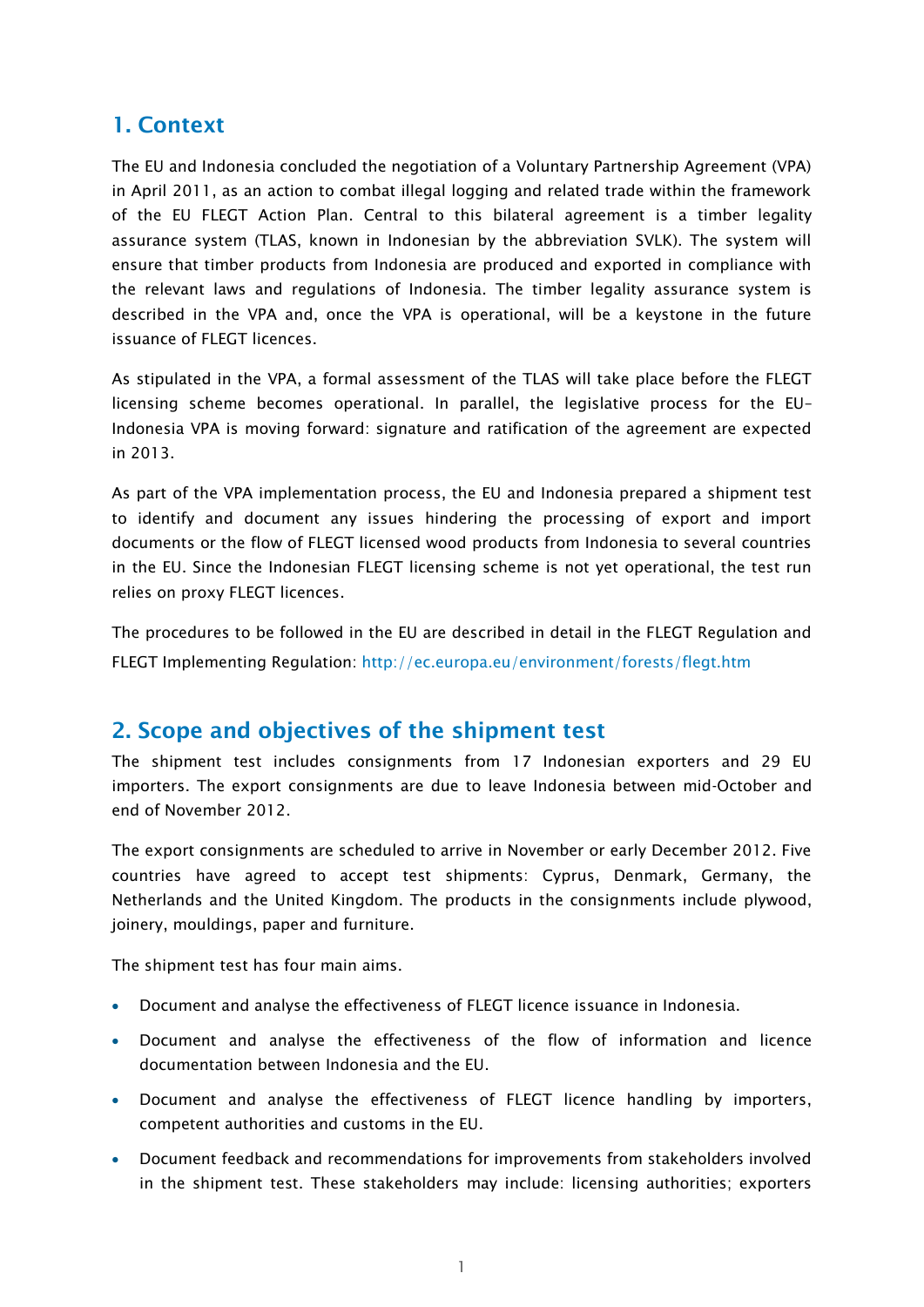and licensees; independent forest monitors and civil society groups in Indonesia; the Licence Information Unit of the Ministry of Forestry of Indonesia; the Indonesian ministries of Trade, Industry and Foreign Affairs; Indonesian Customs officials; importers in the EU, FLEGT competent authorities; and customs officials of countries in the EU.

## **3. The shipment test in the EU**

In the European Union, FLEGT competent authorities, customs officials and importers and forwarding agents will be visited because they play an important role in the success of the shipment test. Three EU countries will be visited during the shipment test: Germany, the Netherlands and the United Kingdom.

For a list of FLEGT competent authorities with contact information, see this official list: <http://ec.europa.eu/environment/forests/pdf/LIST%20of%20CAs.pdf>

#### **For the importers**

The Indonesian exporters participating in the shipment test will forward you three copies of the proxy FLEGT licence ('Original', 'Copy for EU Customs Authority' and 'Copy for Importer'). We request that you handle this proxy licence as defined by the scheme for importing FLEGT licensed timber into the EU:

- Forward the 'Original' and 'Copy for EU Customs Authority' to the FLEGT Competent Authority for verification of the validity and authenticity of the licence (see the list of Competent Authorities attached to this note)
- Insert 'FLEGT' and the licence number in box 44 of the 'Single Administrative Document' for customs declaration

## **For FLEGT competent authorities**

- Verify the validity and authenticity of each proxy FLEGT licence in accordance with your own procedures.
- Where necessary, physically check the shipment in accordance with your own procedures to establish whether it conforms to the information provided in the proxy FLEGT licence. (In some instances you may delegate physical checks to customs.)
- Contact the Indonesian Licence Information Unit to test the communication link. (See Section 4).
- Ensure that the customs authority receives their copy of the proxy FLEGT licence that has been approved by the competent authority.

## **For customs officials**

 Verify that the import consignments included by this test run are accompanied by proxy FLEGT licences. (Information on the test shipments will be provided separately.)